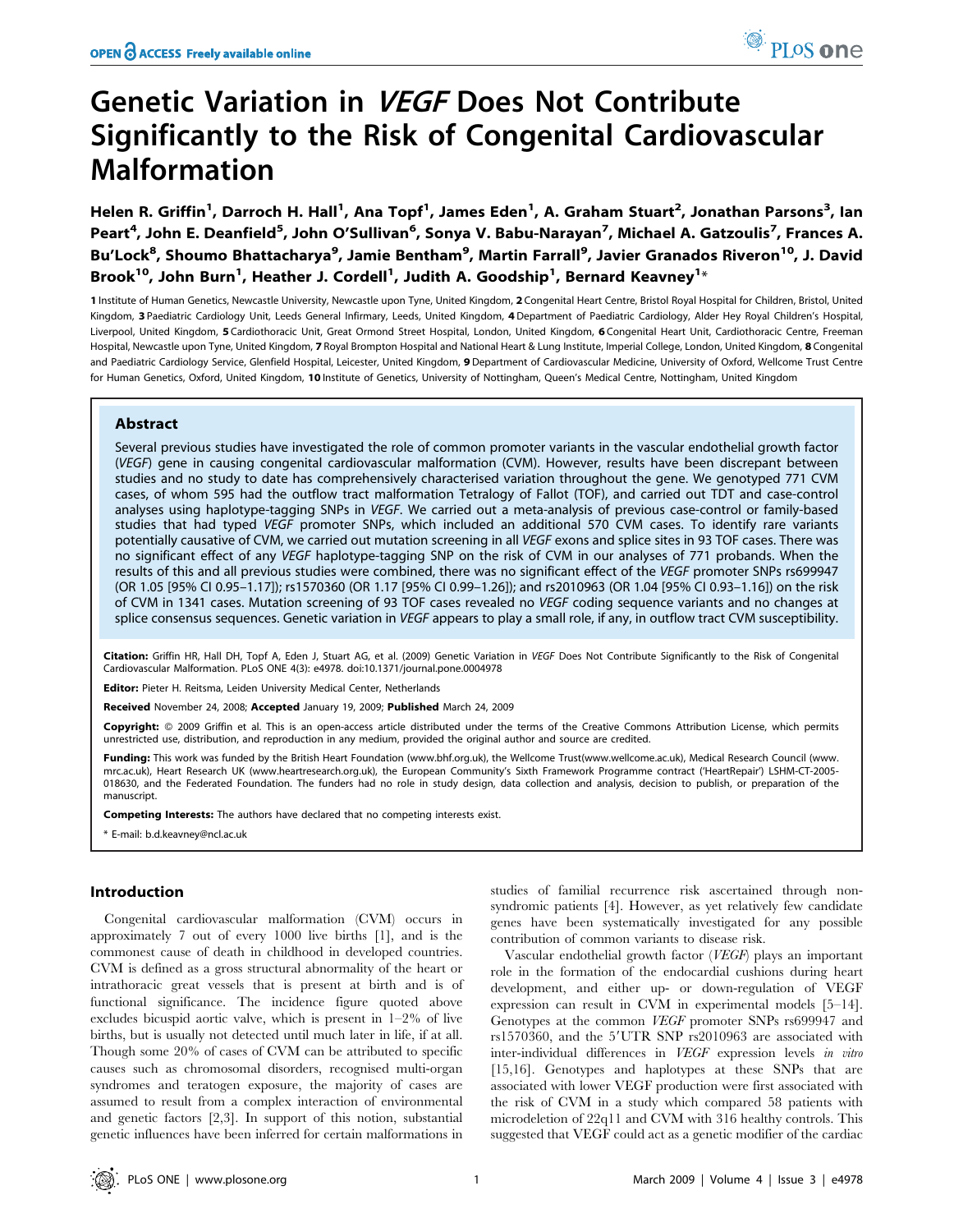manifestations of 22q11 deletion [12]. The associations were confirmed in a trio-based study of 148 non-syndromic patients with the outflow tract malformation Tetralogy of Fallot (TOF); no association was found in that study among 40 trios containing a proband with transposition of the great arteries [17]. It was therefore suggested that the VEGF haplotypes had a specific association with TOF. TOF is a particularly important CVM subphenotype for genetic study since it is the commonest complex cyanotic heart defect (which invariably requires corrective surgery in early life), and familial recurrence risk studies have shown particularly strong evidence for genetic effects. A subsequent study comparing 102 patients with non-syndromic valvular and/or septal defects of the heart and 112 controls found no association between genotype at a proxy SNP for rs699947 and CVM, and found association in the opposite direction to the previous studies between the rs2010963 SNP and CVM [18]. Most recently, the genotypes and haplotypes associated with lower VEGF expression were associated with disease risk in a study of 222 Chinese patients with Ventricular Septal Defect (VSD) and 352 controls [19]. Data from the literature is only available in 570 patients at present, and estimates of the population attributable risk (PAR) of CVM arising from common genetic variation in VEGF range from 0.11 to 0.48 in previous studies (our calculations). More precise estimates of these potentially important genetic risks are therefore required from larger studies and pooled analyses of available data. We have carried out a comprehensive characterisation of common variants in VEGF which more than doubles the number of CVM cases studied thus far. We have combined the results of this study and all previous studies in a meta-analysis. Our primary dataset includes a large number of cases with the outflow tract malformation TOF, which should enable us to address the potential sub-phenotypic specificity of the previously published association securely.

Since CVM has historically been a condition with a high perinatal and childhood mortality, it is evolutionarily plausible that low-frequency, intermediate-penetrance variants could make at least as significant a contribution to the population genetic risk as common variants. However, no previous study has systematically carried out mutation screening of the VEGF gene in CVM cases. We therefore also carried out exonic and splice site resequencing in 93 TOF cases to identify whether individually rare variants in VEGF collectively make a significant contribution to TOF risk.

The hypotheses tested by this study were therefore twofold: first, that common genetic variants in VEGF were associated with the occurrence of non-syndromic, non-Mendelian CVM (in particular, TOF); and second, that rarer variants affecting amino-acid sequence or consensus splice sites were associated with the occurrence of non-syndromic, non-Mendelian TOF.

#### Results

The founder genotypes for twenty VEGF Haplotype-tagging SNPs (htSNPs) were shown to be in Hardy-Weinberg equilibrium  $(p>0.01)$ . Genotype and haplotype frequencies were in good agreement with HapMap data, for those markers where it was available, and with previous published studies. The likelihood ratio statistics and associated p-values from the UNPHASED analysis of the twenty VEGF htSNPs in both TOF and non-TOF CVM families and controls are shown in Table 1. None of the SNPs showed a significant association with CVM in 357 TOF cases. When the three previously reported SNPs (rs699947, rs1570360, rs2010963) were genotyped in an additional 238 TOF cases, there remained no significant association in the total of 595 TOF cases. Similarly, none of the VEGF htSNPs showed significant association with CVM risk in the 176 cases with non-TOF

CVM. Although borderline significant ( $p = 0.035 - 0.037$ ) evidence for association was observed at rs1547651 and rs3025035 in the non-TOF CVM patients, this seems unlikely to reflect true association when multiple comparisons are taken into account. The three SNPs reported in previous studies to show association with CVM (rs699947, rs1570360, and rs2010963) were also analysed as a three-marker haplotype in the 595 TOF probands and the 176 CVM probands using UNPHASED. There was no association between any of the four haplotypes and either TOF or non-TOF CVM (Table 2).

The search strategy identified four previous studies, all of which were suitable for inclusion in the meta-analysis. Genotype frequencies were either stated to, or could be calculated to conform to, Hardy-Weinberg equilibrium in all studies. Genotype frequencies were generally in good agreement between the studies, although the study by Vannay et al. [18] showed a significantly different allele frequency at the rs2010963 SNP in controls from that observed in the other studies or from dbSNP data for subjects of European ancestry. Vannay et al. [18] typed SNP rs833061 (referred to in that study as T-460C) which was not typed in other studies; however, HapMap data from the CEU population indicates that this is an almost perfect proxy SNP for rs699947  $(D' = 1; r^2 = 0.965)$  and therefore the rs833061 SNP data from that study was pooled with the data for rs699947 derived from the other studies. The study by Lambrechts et al. [17] contained subpopulations with TOF and transposition of the great arteries; odds ratios were calculated separately for each population for each SNP before pooling. The study by Xie et al. [19] included 222 cases

Table 1. Association analysis of VEGF genotypes.

| <b>SNP</b> | <b>TOF (357)</b> |         | TOF (595) |         | CVM (176) |         |
|------------|------------------|---------|-----------|---------|-----------|---------|
|            | <b>LR</b>        | p-value | <b>LR</b> | p-value | <b>LR</b> | p-value |
| rs833052   | 0.88             | 0.65    |           |         | 1.30      | 0.52    |
| rs866236   | 0.18             | 0.91    |           |         | 3.72      | 0.16    |
| rs833057   | 0.65             | 0.72    |           |         | 1.93      | 0.38    |
| rs1547651  | 0.37             | 0.83    |           |         | 6.72      | 0.04    |
| rs833058   | 0.11             | 0.95    |           |         | 0.25      | 0.89    |
| rs699946   | 0.11             | 0.95    |           |         | 0.50      | 0.78    |
| rs699947   | 2.29             | 0.32    | 1.70      | 0.43    | 0.48      | 0.79    |
| rs1570360  | 3.14             | 0.21    | 3.90      | 0.14    | 0.93      | 0.63    |
| rs2010963  | 0.36             | 0.84    | 1.29      | 0.53    | 3.64      | 0.16    |
| rs2146323  | 0.81             | 0.67    |           |         | 1.52      | 0.47    |
| rs3025000  | 0.07             | 0.97    |           |         | 3.37      | 0.19    |
| rs3025033  | 0.76             | 0.69    |           |         | 0.11      | 0.95    |
| rs3025035  | 0.48             | 0.79    |           |         | 6.61      | 0.04    |
| rs9369421  | 0.32             | 0.85    |           |         | 3.30      | 0.19    |
| rs879825   | 0.07             | 0.97    |           |         | 1.75      | 0.42    |
| rs1358980  | 3.60             | 0.17    |           |         | 0.84      | 0.66    |
| rs1885658  | 0.20             | 0.91    |           |         | 1.66      | 0.44    |
| rs1885659  | 1.43             | 0.49    |           |         | 1.44      | 0.49    |
| rs10948095 | 0.62             | 0.73    |           |         | 0.39      | 0.82    |
| rs13210960 | 0.38             | 0.83    |           |         | 0.51      | 0.77    |

Likelihood Ratio (LR) Chi-Squared statistics with associated probabilities (pvalue) for 'UNPHASED' analysis of VEGF genotypes in the 357 and 595 TOF families and 176 CVM families; three previously reported SNPs are shown in bold.

doi:10.1371/journal.pone.0004978.t001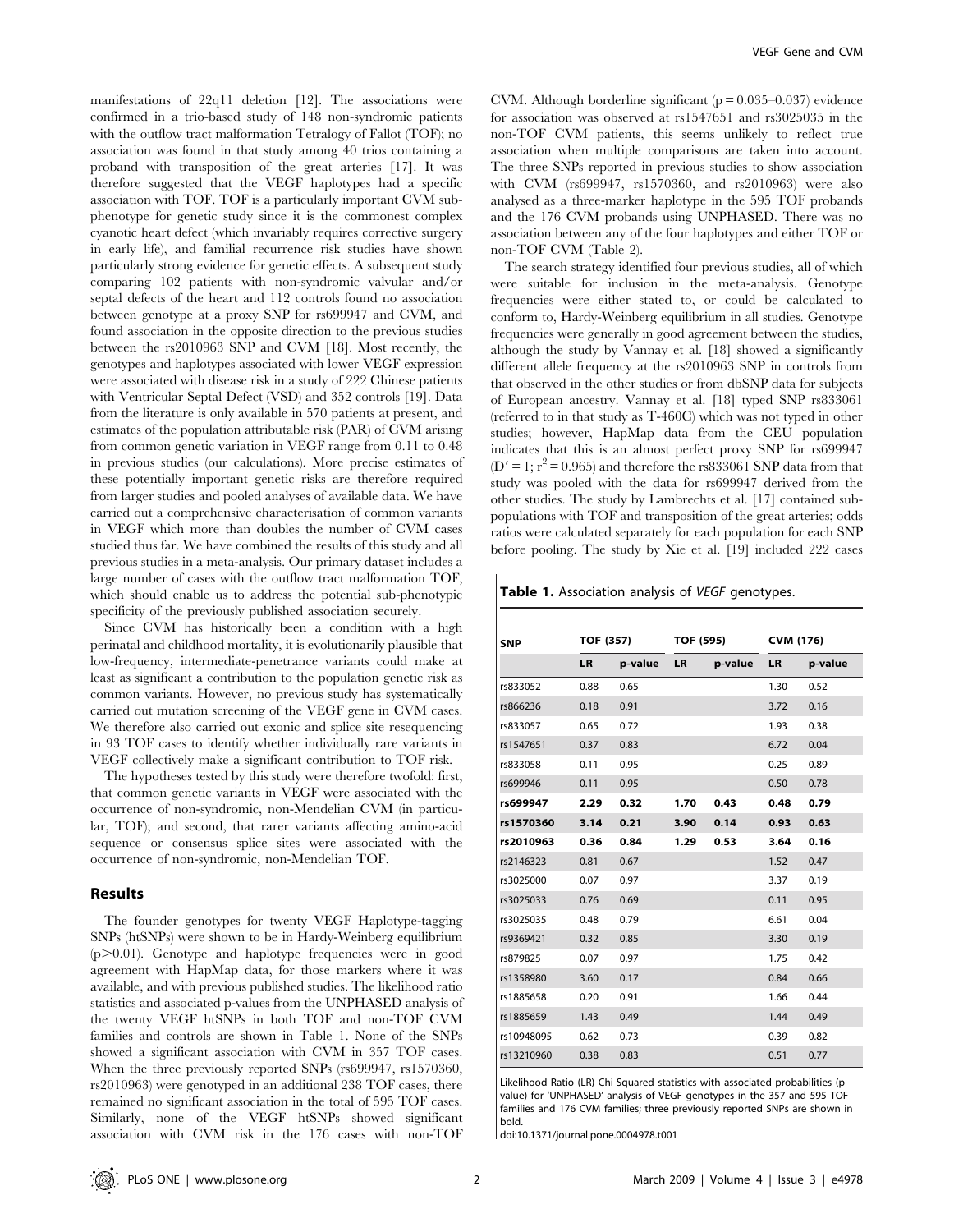Table 2. Association analysis of three-marker VEGF haplotype.

| TOF (595) |                |                   |      |         |         |         |           |        |         |
|-----------|----------------|-------------------|------|---------|---------|---------|-----------|--------|---------|
|           |                | Haplotype         | Case | Control | Ca-Freq | Co-Freq | <b>OR</b> | 95%Low | 95%High |
| LR        | 4.11           | $A-A-G*$          | 389  | 352     | 0.33    | 0.33    | 1.00      | 1.00   | 1.00    |
| df        | $\overline{3}$ | $A-G-G$           | 181  | 182     | 0.15    | 0.17    | 0.85      | 0.67   | 1.07    |
| p-value   | 0.25           | $C-G-C^{\dagger}$ | 399  | 332     | 0.34    | 0.31    | 1.07      | 0.89   | 1.29    |
|           |                | $C-G-G$           | 205  | 190     | 0.17    | 0.18    | 0.94      | 0.76   | 1.17    |
| CVM (176) |                |                   |      |         |         |         |           |        |         |
|           |                | Haplotype         | Case | Control | Ca-Freq | Co-Freq | OR        | 95%Low | 95%High |
| LR        | 4.63           | $A-A-G*$          | 111  | 189     | 0.32    | 0.32    | 1.00      | 1.00   | 1.00    |
| df        | $\overline{3}$ | $A-G-G$           | 62   | 104     | 0.18    | 0.18    | 0.85      | 0.54   | 1.35    |
| p-value   | 0.20           | $C-G-C^{\dagger}$ | 101  | 196     | 0.29    | 0.33    | 0.75      | 0.51   | 1.11    |
|           |                | $C-G-G$           | 72   | 100     | 0.21    | 0.17    | 1.16      | 0.77   | 1.74    |

Likelihood Ratio (LR) Chi-Squared statistics with associated probabilities (p-value); estimated allele counts and frequencies in cases and controls (Ca-Freq, Co-Freq); and odds ratios with 95% confidence intervals from 'UNPHASED' analysis of VEGF rs699947 (-2578A/C)/ rs1570360 (-1154A/G) / rs2010963 (-634C/G) haplotype in the 595 TOF families and 176 CVM families are presented.

\*Haplotype -2578A/-1154A/-634G, previously reported by Lambrechts et al. (2005) and Stalmans et al. (2003) to increase risk of TOF and CVM.<br><sup>†</sup>Haplotype -2578C/-1154G/-634C, previously reported by Yie et al. (2007) to be p

Haplotype -2578C/-1154G/-634C, previously reported by Xie et al. (2007) to be protective against VSD.

doi:10.1371/journal.pone.0004978.t002

with valvuloseptal defects who were compared with 352 unrelated controls; of the 222 cases in that study 142 had parents available. Xie et al. [19] carried out TDT testing in that subgroup, obtaining slightly more extreme odds ratios (but wider confidence intervals) in the smaller dataset. We carried out pooled analyses including either the case/control comparison or the TDT subgroup from that study; there was no material difference in the conclusions whichever population was included (data available on request). We therefore principally quote the analyses including the larger dataset of 222 cases and 352 unrelated controls from Xie et al. [19]. The pooled analyses contain information on 1341 CVM cases, of whom 743 have TOF, 540 have non-TOF CVM, and 58 have CVM associated with 22q11 deletion. Removal of the 58 patients with CVM and 22q11 deletion did not, as expected given their small numbers, alter any of the conclusions of the pooled analyses.

The pooled analysis for rs699947 yielded a combined OR for CVM of 1.05 (95% CI 0.95–1.17) in all patients, 1.02 (95% CI 0.88–1.18) in patients with TOF, and 1.04 (95% CI 0.88–1.22) in patients with non-TOF CVM for the A allele associated with risk in smaller studies (Table 3). As can be inferred from the 95% CIs, none of these associations were statistically significant at the  $p<0.05$  level. The maximum plausible PAR associated with this SNP for all CVM was calculated as 0.08. The pooled analysis for rs1570360 yielded a combined OR for CVM of 1.12 (95% CI 0.99–1.26) in all patients, 1.09 (95% CI 0.93–1.27) in patients with TOF, and 1.03 (95% CI 0.84–1.27) in patients with non-TOF CVM for the A allele (Table 4). None of these associations were statistically significant, and the maximum plausible PAR associated with this SNP for all CVM was 0.08. The pooled analysis for rs2010963 yielded a combined OR for CVM of 1.04 (95% CI 0.93–1.16) in all patients, 0.99 (95% CI 0.85–1.15) in patients with TOF, and 1.07 (95% CI 0.90–1.26) in patients with non-TOF CVM for the G allele. None of these associations were statistically significant, and the maximum plausible PAR associated with this SNP for all CVM was 0.09 (Table 5).

To determine whether low frequency, intermediate penetrance genetic variants in VEGF might predispose in particular to Tetralogy of Fallot, the exonic and splice site regions of the gene

were re-sequenced in a panel of 93 cases, all of whom had TOF. The two previously reported SNPs rs2010963 and rs25648 were detected in the  $5'UTR$  of exon 1 in a proportion of patients, consistent with previously available data; however, no new coding sequence variants or splice site consensus sequence were identified. Simple binomial probabilities indicate that if such variants were present in as few as 5% of patients in the population with TOF, resequencing of 93 cases would have a greater than 90% power to detect at least one occurrence.

# **Discussion**

 $\blacksquare$ 

This study does not support the hypothesis that either common or rare genetic variation in VEGF significantly predisposes to the risk of CVM. Our primary data with respect to common variation has more than doubled the amount of information hitherto available in the literature. Pooled analysis of our primary data and previous

| Table 3. Pooled analysis of rs699947: A allele of C/A SNP |
|-----------------------------------------------------------|
| designated high risk.                                     |

| <b>Study</b>                   | No.<br><b>Probands</b> | OR.  |      | 95%Cl Low 95% Cl High |
|--------------------------------|------------------------|------|------|-----------------------|
| <b>Stalmans</b>                | 58                     | 1.50 | 1.00 | 2.30                  |
| Lambrechts TOF                 | 148                    | 1.43 | 1.03 | 1.97                  |
| Lambrechts TGA                 | 40                     | 1.13 | 0.57 | 2.21                  |
| Vannay                         | 102                    | 0.79 | 0.54 | 1.15                  |
| Xie Case-Control (all)         | 222                    | 1.18 | 0.89 | 1.56                  |
| Xie TDT only                   | 142                    | 1.08 | 0.74 | 1.56                  |
| Present study TOF patients 595 |                        | 0.93 | 0.79 | 1.10                  |
| Present study other CVM        | 176                    | 1.04 | 0.80 | 1.35                  |
| All studies*                   | 1341                   | 1.05 | 0.96 | 1.17                  |

\* Pooled ORs include the entire population of cases and controls from Xie et al. (2007) rather than the subset of TDT families.

doi:10.1371/journal.pone.0004978.t003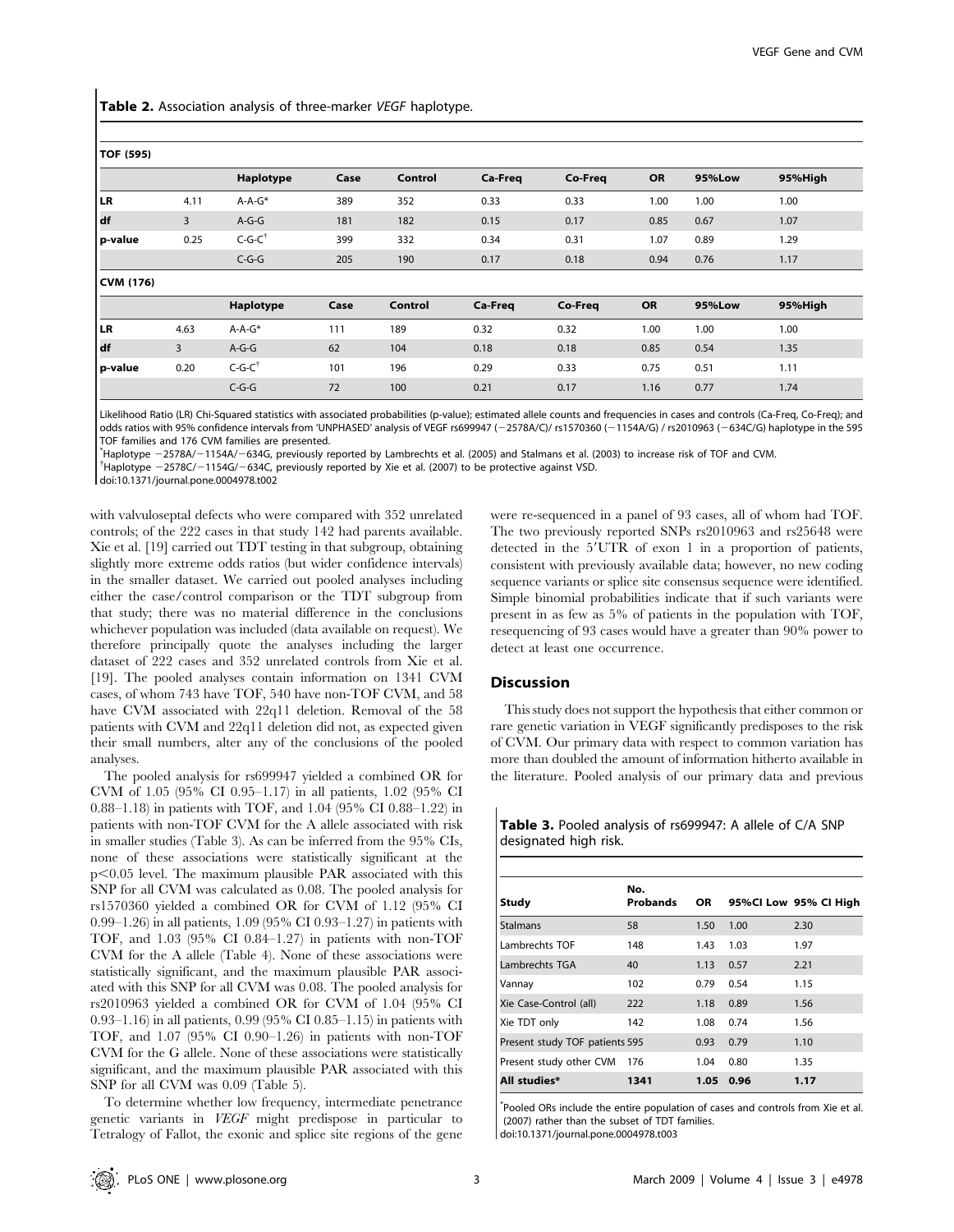Table 4. Pooled analysis of rs1570360: A allele of G/A SNP designated high risk.

| <b>Study</b>               | No.<br><b>Probands</b> | <b>OR</b> | 95%<br>CI Low | 95% CI<br>High |
|----------------------------|------------------------|-----------|---------------|----------------|
| <b>Stalmans</b>            | 58                     | 1.80      | 1.20          | 2.70           |
| Lambrechts TOF             | 148                    | 1.46      | 1.02          | 2.09           |
| Lambrechts TGA             | 40                     | 0.94      | 0.48          | 1.86           |
| Vannay                     | not typed              |           |               |                |
| Xie Case-Control (all)     | 222                    | 1.10      | 0.80          | 1.53           |
| Xie TDT only               | 142                    | 0.92      | 0.58          | 1.46           |
| Present study TOF patients | 595                    | 1.02      | 0.85          | 1.21           |
| Present study other CVM    | 176                    | 1.00      | 0.75          | 1.33           |
| All studies*               | 1239                   | 1.12      | 0.99          | 1.26           |

\* Pooled ORs include the entire population of cases and controls from Xie et al. (2007) rather than the subset of TDT families.

doi:10.1371/journal.pone.0004978.t004

published studies shows no compelling evidence for association of any of the three previously typed SNPs in the promoter and 5' region of VEGF with CVM. Furthermore, our analyses show no evidence for a specific effect of VEGF SNPs on the risk of TOF, an important CVM sub-phenotype previously claimed to be particularly strongly associated with the VEGF polymorphisms we have typed. Resequencing of the exonic and splice site regions of VEGF in a panel of 93 cases with TOF did not identify any mutations changing amino acids or splice site consensus sequences, suggesting that such mutations could at most account for a very small proportion of the population risk of TOF.

Previous studies had suggested association between VEGF SNPs and CVM; however, numbers of cases in previous studies were small and the confidence intervals around the odds ratio estimates correspondingly large. The data from previous studies suggested that the PAR of SNPs in VEGF was between 0.11 and 0.48, which if the upper estimate were correct would indicate that a very substantial degree of population morbidity and mortality from CVM is directly due to genetic variability in VEGF. However, when our primary data is pooled with the results of previous studies, we show that the maximum plausible PAR from these VEGF SNPs is in fact less than 10%. Very large studies involving several thousand cases would be required to exclude effects of only a few percent on risk. Lambrechts et al. [17] reported an association between the low VEGF expression haplotype comprising the A, A, and G alleles at rs699947, rs1570360 and rs2010963 respectively and disease risk in 148 TOF trio families. This study genotyped the same SNPs in a total of 595 TOF probands, 237 of which were trio families, and found no significant over transmission of the low-expression AAG haplotype. The complementary CGC haplotype at these SNPs was reported by Xie et al. [19] to be under-transmitted to 364 probands with VSD. Xie et al. [19] studied a larger number of VSD cases than were present in our primary data, and therefore a protective effect of the CGC haplotype that is specific to VSD cannot be entirely ruled out. The data reported by Vannay et al. [18] was generated in patients with valvuloseptal defects which would very likely have included a high proportion of VSDs; however, no detailed phenotypic breakdown of patients is available in that paper. Moreover, it was not possible to infer the corresponding haplotype frequencies from the data presented in Vannay et al. [18], which precluded a comprehensive haplotype-based meta-analysis of all published data. With respect

Table 5. Pooled analysis of rs2010963: G allele of G/C SNP designated high risk.

| <b>Study</b>               | No.<br><b>Probands</b> | <b>OR</b> | 95% CI<br>Low | 95% CI<br>High |
|----------------------------|------------------------|-----------|---------------|----------------|
| <b>Stalmans</b>            | 58                     | 1.30      | 0.80          | 2.00           |
| Lambrechts TOF             | 148                    | 1.43      | 1.00          | 2.02           |
| Lambrechts TGA             | 40                     | 1.23      | 0.59          | 2.56           |
| Vannay                     | 102                    | 0.37      | 0.24          | 0.56           |
| Xie Case-Control (all)     | 222                    | 1.32      | 1.04          | 1.68           |
| Xie TDT only               | 142                    | 1.60      | 1.16          | 2.23           |
| Present study TOF patients | 595                    | 0.91      | 0.78          | 1.08           |
| Present study other CVM    | 176                    | 1.35      | 0.97          | 1.87           |
| All studies*               | 1341                   | 1.04      | 0.93          | 1.16           |

\* Pooled ORs include the entire population of cases and controls from Xie et al. (2007) rather than the subset of TDT families.

doi:10.1371/journal.pone.0004978.t005

to our resequencing experiment, no previous similar study has been conducted so far; we resequenced sufficient patients to determine that amino-acid or splice-site altering mutations could at the most account for only a few percent of the population risk of disease.

Animal models have demonstrated that VEGF must be expressed within a physiological window for normal embryonic development, particularly of the heart, to occur [5–12,14]. The mouse Vegf-164 isoform is crucial for cardiac development and a reduction or absence in expression severely perturbs epithelial to mesenchymal transformation and cardiac cushion development [12]. The report of a TOF-like phenotype in mouse models unable to express the Vegf-164 isoform [14] additionally suggests that VEGF should be a strong candidate gene for susceptibility to TOF in humans. Given these considerations, it is perhaps surprising that we demonstrated no association with CVM in this large study, which was adequately powered to detect even small effects on risk. However, it remains possible that severe genetically determined disruptions of VEGF signalling are sufficiently deleterious to heart formation in man that affected embryos are non-viable, in which case such alterations would not be observed in those surviving to birth. We specifically ruled patients with 22q11 deletion out of the present study, therefore we can neither confirm nor refute the assertion of Stalmans et al. [12] that the VEGF promoter haplotype is a modifier influencing the risk of CVM in the setting of 22q11 deletion. It remains possible that among people sharing the 22q11 deletion genotype, there is a deletion-related reduction in genetic ''buffering'' of the differential activity of the VEGF gene mediated by the promoter variants. If this were so, the VEGF promoter variants might influence CVM susceptibility in persons with 22q11 deletion to a greater extent than they do among those who share the TOF phenotype, but who do not have such a defect in ''buffering''. Further studies specifically examining that hypothesis in larger numbers of patients with 22q11 deletion would be of interest.

Despite the large number of samples we investigated, this study has certain limitations. While we have taken care to maximise phenotypic homogeneity among the patients with outflow tract defects that we studied, focusing on TOF and phenotypes that are clinically and developmentally closely related, it is not known for certain whether this group of phenotypes have a common genetic underpinning. It is therefore possible, though we think it unlikely, that heterogeneity of genotype/phenotype relationships among our patients with outflow tract defects reduced the power of this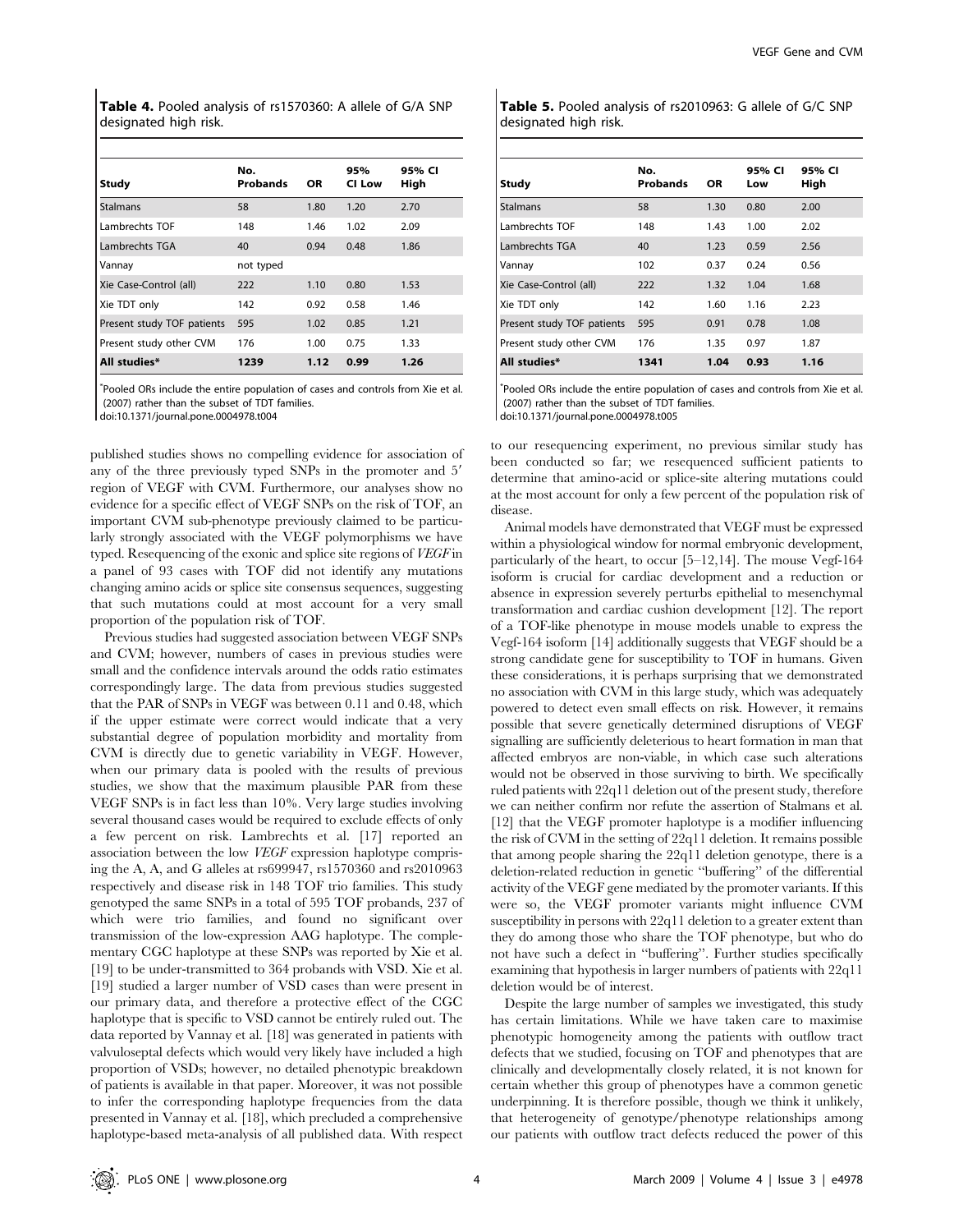study. Our group of non-outflow tract CVMs was heterogeneous, so if VEGF genotype predisposed to one sub-phenotype within that group (for example, septal defects), it is unlikely that we would have detected it. Our SNP analyses were limited to the VEGF region and 15 Kb either side; therefore, the effects of any longrange regulatory variants not in significant LD with the SNPs we typed might have been missed. Although such variants are well known for several genes, none has yet been described for VEGF to our knowledge.

Hitherto, there are relatively few studies that have examined associations between common SNPs and CVM and, perhaps because of a lack of readily available samples derived from epidemiological studies, most investigators have studied only small numbers of patients. This study shows that, in CVM as in other complex disorders, large sample sizes are of key importance in obtaining reliable results in genetic association studies. Given the relative difficulty in establishing large cohorts for CVM (particularly where particular sub-phenotypes are sought in large numbers), we suggest that collaborative meta-analyses involving multiple cohorts are a useful strategy to provide robust information on candidate genetic susceptibility factors, pending the availability of collaborative genome-wide association study data in large numbers of cases and controls. Despite our negative findings, it remains possible that common and rare VEGF genetic susceptibility variants to CVM exist; however, their effect sizes are likely to be small. Much larger patient numbers for genotyping and sequencing would be required to detect such variants, which would be unlikely to have major impacts on the population burden of disease.

## Materials and Methods

#### Ethics Statement

Ethical approval was given for the study by the Northern and Yorkshire Multicentre Research Ethics Committee. Fully informed written consent was obtained from all participants (or their parents, if they were children too young to themselves consent). The research was conducted in accordance with the Helsinki declaration.

#### Study population

Patients with CVM were recruited from collaborating UK paediatric cardiology centres. Those with clinical diagnoses of del22q11 syndrome or other known chromosomal abnormalities were excluded, as were those with other multi-organ malformation syndromes, learning difficulties, or known maternal exposure to significant teratogens during pregnancy. Specifically, patients with tetralogy of Fallot (TOF: EPCC Code 01.01.01), or with the related conditions pulmonary stenosis/VSD (EPCC Codes 01.01.06 and 01.01.25), and ''Fallot-type'' double outlet right ventricle (EPCC Code 01.01.17), who were of European ancestry, were recruited together with their parents where available as part of the CHANGE (Congenital Hearts – A National Gene-Environment Study) programme. Samples from 357 TOF patients (202 case-parent trios, 81 case-parent duos, 68 single probands and 3 multiplex families) were genotyped for all selected VEGF SNPs. An additional 238 TOF probands and available parents (35 Trios, 17 duos, 186 single probands), ascertained using the same criteria from centres in Nottingham and Oxford were genotyped at the three previously reported SNPs and rs1547651. Patients of European ancestry affected by other types of CVM were recruited in Newcastle. A total of 176 families (50 trios, 66 duos, 60 single probands) with non-TOF CVM were genotyped (see Table S1 for case phenotypes). These represented the maximal numbers of families available for this study for SNP analysis, and enabled us to more than double the number of cases genotyped in the literature thus far. Controls were selected from a collection of healthy British Caucasian families, ascertained through a proband with essential hypertension, that have been previously described [20]. No control individual had a history of CVM. A total of 182 unrelated control individuals were genotyped and included in the association analysis. A panel of 93 TOF probands from the centres in Bristol, Leeds and Newcastle were selected for exonic re-sequencing of VEGF. This number of probands would provide 85% power to detect at least one mutation that affected the amino acid sequence or splice sites, if such mutations were present in 2% of TOF cases or greater. DNA was extracted from blood or saliva samples using standard protocols.

#### SNP genotyping

htSNPs were selected for genotyping from within and 15 KB up- and down-stream of VEGF using the HapMap data for the samples of Northern and Western European ancestry (CEU samples: www.broad.mit.edu/mpg/haploview) and the Tagger utility of Haploview v3.2. Eighteen SNPs with  $MAF > 0.05$  were selected that were in linkage disequilibrium at  $r^2 > 0.8$  with all other genetic variation within the region. The SNP rs699947 previously reported to be associated with TOF was among the selected htSNPs. The other two SNPs typed in previous studies, rs1570360 and rs2010963, which were not genotyped in the HapMap, were additionally selected for genotyping. The location of the SNPs is shown in figure 1.

Seventeen SNPs were genotyped within four iPLEX MALDI-TOF assays (Sequenom). iPLEX PCR and extension primer sequences are shown in Table S2. Multiplex PCRs were performed in 10 µl reactions comprising 1 U Hotstar Taq (Qiagen), with 3.5 mM MgCl<sub>2</sub>, 0.5 mM dNTPs (Invitrogen), 0.1  $\mu$ M of each primer (Metabion) and 20 ng DNA. Thermal cycling conditions were  $95^{\circ}$ C for 15 minutes followed by 35 cycles of 95 $\mathrm{^{\circ}C}$  for 20 seconds, 56 $\mathrm{^{\circ}C}$  for 30 seconds, 72 $\mathrm{^{\circ}C}$  for 1 minute and a final extension of  $72^{\circ}$ C for 3 minutes. PCR products were SAP treated (Sequenom) and iPLEX extension reactions (Sequenom) were performed according to manufacturer's protocols. Three SNPs (rs1570360, rs699946 & rs866236) were genotyped using Taqman pre-designed allelic discrimination assays (Applied Biosystems).

#### Exon Resequencing

PCR primers were designed within the introns of VEGF based on transcript NM\_003376.3; see Table S3 for PCR primer sequences and figure 1 for the location of the primers. PCR was performed in  $10 \mu l$  reactions comprising 0.25 U Hotstar Taq (Qiagen), 1.5 mM  $MgCl<sub>2</sub>$ , 1 $\times$  Q Solution (Qiagen), 0.8 mM dNTPs (Invitrogen),  $0.5 \mu M$  of each PCR primer (Metabion) and 20 ng of DNA. Thermal cycling conditions were  $95^{\circ}$ C for 15 minutes followed by 35 cycles of  $95^{\circ}$ C for 45 seconds,  $55.5^{\circ}$ C for 45 seconds,  $72^{\circ}$ C for 1 minute and a final extension at  $72^{\circ}$ C for 10 minutes. PCR products were cleaned with Exo-SAP-IT (Amersham) and sequencing reactions performed using MegaBACE DYEnamic ET dye terminator kit (Amersham) following manufacturer's protocols. Sequencing products underwent isopropanol precipitation and were separated using the MegaBace 1000 (Amersham). The Staden Package suite of programs (http://staden.sourceforge.net/) was used to analyse the sequence traces.

## Statistical Analysis

Genotype data was checked for Mendelian consistency within the families and Hardy-Weinberg equilibrium using PEDSTATS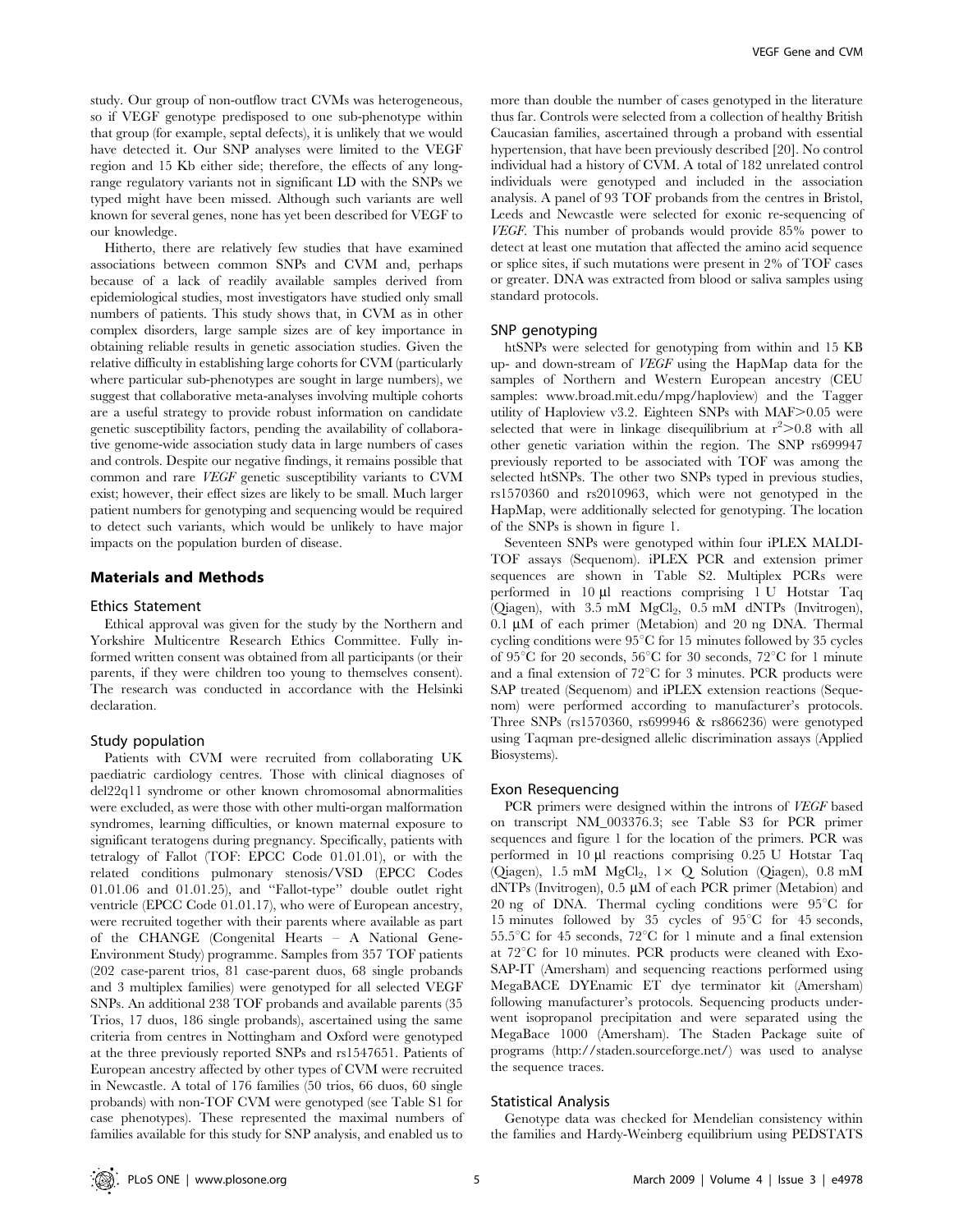

Figure 1. Schematic diagram of VEGF based on transcript NM\_003376.3; exons are represented as boxes (shaded - coding, unshaded - UTR), introns, up- and down-stream regions as dotted lines; SNPs were selected 15 Kb upstream, within and 15 Kb downstream of VEGF; the location of SNPs is indicated by dashed arrows; the three SNPs in the previously reported haplotype are bracketed; the approximate position of PCR products for sequencing are represented as solid lines with forward (F) and reverse (R) primer pairs indicated; the proportions of exons, introns, up- and downstream regions are not to scale. doi:10.1371/journal.pone.0004978.g001

[21]. Association analysis of the individual SNPs, and of the previously reported three-SNP haplotype in the VEGF promoter was performed using UNPHASED version 3.0.9 [22]. UN-PHASED permits the analysis of datasets containing, as here, both family-based and case-control data, producing a summary statistic for all included individuals.

Previous studies that had investigated the relationship between polymorphisms of VEGF and CVM were sought by Medline searches using a variety of search string combinations (e.g. ''VEGF'' and ''congenital heart''; ''VEGF'' and ''tetralogy of Fallot''), and by hand-searching of reference lists in studies so identified. Studies utilising either a case-control or a family-based design were included. For an identified study to be eligible for inclusion, sufficient information had to be available for the numbers of cases and controls with each genotype to be deducible (for case-control studies), or for the numbers of transmitted and untransmitted risk alleles from heterozygote parents to affected offspring to be deducible (for studies in family trios). Odds ratios and 95% confidence intervals were calculated for each SNP in each study using standard formulae, assuming Hardy-Weinberg equilibrium and a multiplicative penetrance model [23]. Studies were combined to produce summary odds ratios and 95% confidence intervals using an inverse-variance weighting approach. We prespecified subgroup analyses of the combined data in patients with TOF and patients with other forms of CVM, in view of previous published data suggesting a specific effect of VEGF genotypes on TOF. Since it was not possible to deduce the three-SNP VEGF promoter haplotype frequencies in all the identified studies, meta-analysis for the haplotype was not conducted. We calculated the plausible upper limit of the population attributable risk (PAR) due to each SNP by substituting

### References

- 1. Hoffman JI, Kaplan S (2002) The incidence of congenital heart disease. J Am Coll Cardiol 39: 1890–1900.
- 2. Jenkins KJ, Correa A, Feinstein JA, Botto L, Britt AE, et al. (2007) Noninherited risk factors and congenital cardiovascular defects: current knowledge: a scientific statement from the American Heart Association Council on Cardiovascular Disease in the Young: endorsed by the American Academy of Pediatrics. Circulation 115: 2995–3014.
- 3. Pierpont ME, Basson CT, Benson DW, Gelb BD, Giglia TM, et al. (2007) Genetic basis for congenital heart defects: current knowledge: a scientific statement from the American Heart Association Congenital Cardiac Defects Committee, Council on Cardiovascular Disease in the Young: endorsed by the American Academy of Pediatrics. Circulation 115: 3015–3038.

the upper 95% CI of the pooled OR estimate and the frequency of the risk allele  $(F)$  into the equation  $PAR = F (OR-1)/(F(OR-1)+1)$ .

# Supporting Information

#### Table S1

Found at: doi:10.1371/journal.pone.0004978.s001 (0.09 MB DOC)

## Table S2

Found at: doi:10.1371/journal.pone.0004978.s002 (0.06 MB DOC)

#### Table S3

Found at: doi:10.1371/journal.pone.0004978.s003 (0.04 MB DOC)

#### Acknowledgments

The principal acknowledgement is to the patients and families who participated in this study. We thank the clinicians who facilitated the study of their patients; study nurses K. Ashcroft, L. Sneddon, C. Roberts, J. Peters and H. Walker; and R. Hussein and M. Pope for technical support.

#### Author Contributions

Conceived and designed the experiments: HRG JD JO SB MF DB JB JAG BK. Performed the experiments: HRG DHH AT JE. Analyzed the data: HRG DHH AT JE MF HC JAG BK. Contributed reagents/materials/ analysis tools: AGS JP IP JD JO SVBN MAG FAB SB JB JGR DB. Wrote the paper: HRG AT JAG BK. Contributed to revision of the paper for important intellectual content: DHH JE AGS JP IP JD JO SVB-N MAG FAB SB JB MF JG-R DB JB HC.

- 4. Burn J, Brennan P, Little J, Holloway S, Coffey R, et al. (1998) Recurrence risks in offspring of adults with major heart defects: results from first cohort of British collaborative study. Lancet 351: 311–316.
- 5. Carmeliet P, Ferreira V, Breier G, Pollefeyt S, Kieckens L, et al. (1996) Abnormal blood vessel development and lethality in embryos lacking a single VEGF allele. Nature 380: 435–439.
- 6. Dor Y, Camenisch TD, Itin A, Fishman GI, McDonald JA, et al. (2001) A novel role for VEGF in endocardial cushion formation and its potential contribution to congenital heart defects. Development 128: 1531–1538.
- 7. Dor Y, Klewer SE, McDonald JA, Keshet E, Camenisch TD (2003) VEGF modulates early heart valve formation. Anat Rec A Discov Mol Cell Evol Biol 271: 202–208.